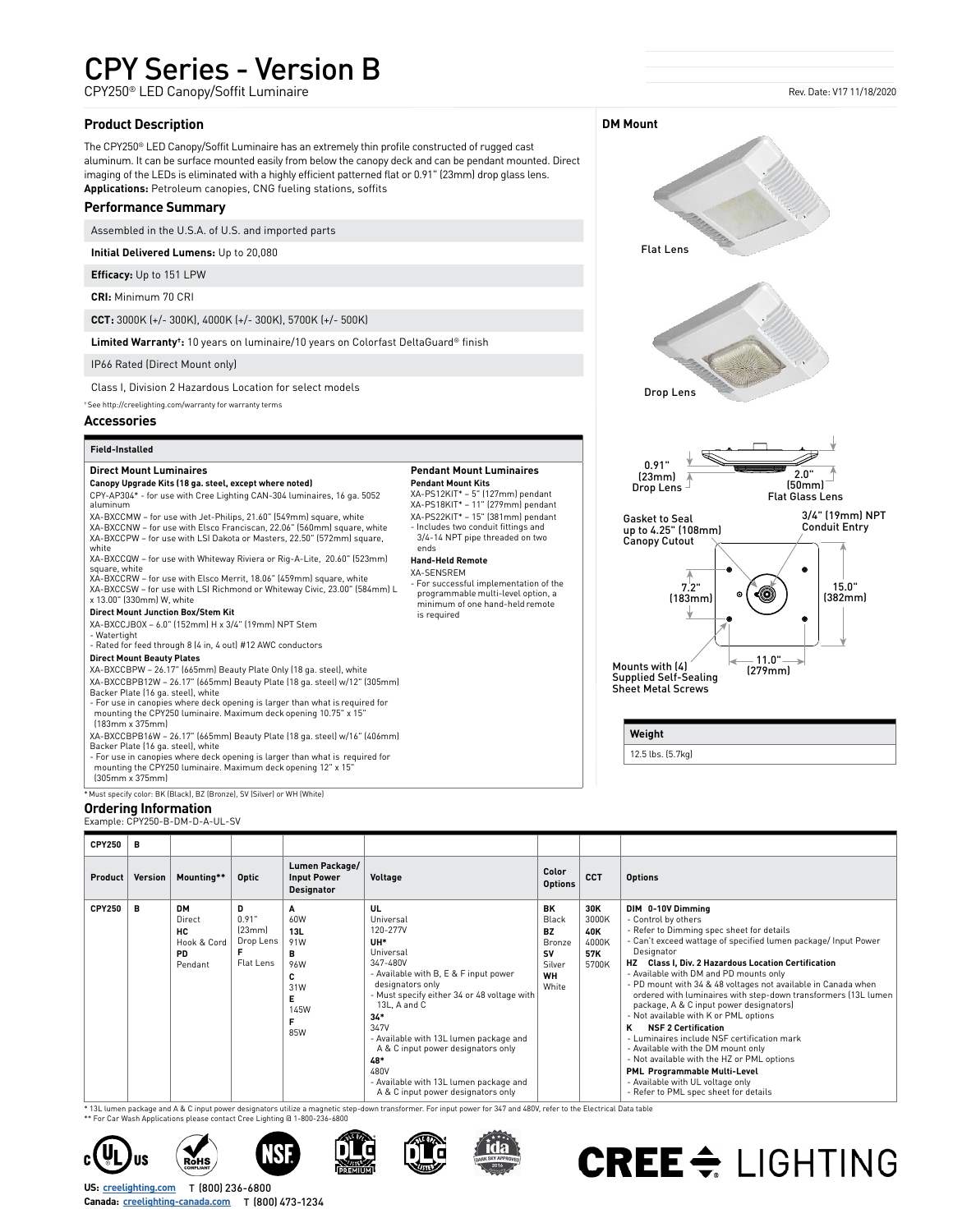#### **Product Specifications**

#### **CONSTRUCTION & MATERIALS**

- Slim, low profile design
- Easy mounting and servicing from below the deck
- Luminaire housing is constructed of rugged cast aluminum with integral heat sink specifically designed for LED
- Flat lens is 0.125" tempered Solite® glass
- Drop lens is 0.157" molded borosilicate glass
- Direct mount is suitable for use in single or double skin canopies with a minimum 4.0" (102mm) wide panels and a minimum 22 gauge, 0.030" (0.7mm) canopy thickness
- Direct mount luminaire mounts directly to the canopy deck with the drilling of a single 2" to 4" (51mm to 102mm) round hole, is secured in place with self-sealing screws that provide a weathertight seal and includes 3/4" (19mm) conduit entry for direct wire feed
- Hook and cord mount includes a 3' (0.91m) cord out of the luminaire and is intended to hang from the single hook
- Standard pendant mount includes a mounting bracket and a J-Box for customer wiring and is intended to be mounted by 3/4 IP pendant (by others)
- Hazardous location pendant mount has a threaded hub which accepts 3/4" NPT conduit (by others) and secures with a 1/4"-20 set screw
- Exclusive Colorfast DeltaGuard® finish features an E-Coat epoxy primer with an ultra-durable powder topcoat, providing excellent resistance to corrosion, ultraviolet degradation and abrasion. Black, bronze, silver and white are available
- **Weight:** 12.5 lbs. (5.7kg)

#### **ELECTRICAL SYSTEM**

- **Input Voltage:** 120-277V or 347-480V, 50/60Hz, Class 1 drivers
- **Power Factor:** > 0.9 at full load
- **Total Harmonic Distortion:** < 20% at full load
- Integral 6kV surge suppression protection standard
- When code dictates fusing, a slow blow fuse or type C/D breaker should be used to address inrush current

#### **CONTROLS**

- Continuous dimming to 10% with 0-10V DC control protocol
- **• 10V Source Current:** 0.15mA • Use only lighting controls with neutral connection or controls intended for use
- with LED fixtures
- Reference [LED Dimming spec sheet](https://www.creelink.com/exLink.asp?36618400OW67Z45I51708400) for additional dimming information

#### **REGULATORY & VOLUNTARY QUALIFICATIONS**

- cULus Listed
- Suitable for wet locations when ordered with DM and DM mount with HZ option. Covered ceiling required only when not used with cULus Listed, wet location junction box or XA-BXCCJBOX accessory
- Suitable for damp locations when ordered with HC and PD mounts. Designed for indoor use only
- Suitable for wet locations when ordered with PD mount and HZ option
- Enclosure rated IP66 per IEC 60529 when ordered with DM mount. Exceptions apply when HZ option is selected
- Consult factory for CE Certified products
- 6kV surge suppression protection tested in accordance with IEEE/ANSI C<sub>62</sub>.41.2
- Meets FCC Part 15, Subpart B, Class A limits for conducted and radiated emissions
- Luminaire and finish endurance tested to withstand 5,000 hours of elevated ambient salt fog conditions as defined in ASTM Standard B 117
- Meets Buy American requirements within ARRA
- RoHS compliant. Consult factory for additional details
- Class I, Division 2 Hazardous Location rated when ordered with the DM or PD mount and the HZ option. A & C input power designators are available for DM and PD mounts except PD mount with 34 & 48 voltages in Canada. Not available with K or PML options. Rated for Groups A, B, C & D. Bears a T3C (160˚C) temperature classification within a 25˚C ambient
- NSF Certified when ordered with DM mount and K option. Not available with HZ or PML options. Refer to http://info.nsf.org/Certified/Food/ for additional details
- DLC and DLC Premium qualified versions available. Please refer to https:// www.designlights.org/search/ for most current information
- Dark Sky Friendly, IDA Approved when ordered with 30K CCT and Flat Lens (F). Please refer to [https://www.darksky.org/our-work/lighting/lighting-for](https://www.darksky.org/our-work/lighting/lighting-for-industry/fsa/fsa-products/)[industry/fsa/fsa-products/](https://www.darksky.org/our-work/lighting/lighting-for-industry/fsa/fsa-products/) for most current information
- **CA RESIDENTS WARNING:** Cancer and Reproductive Harm CA RESIDEN IS WWW.p65warnings.ca.gov

| <b>Electrical Data*</b>                  |                             |                                          |                          |                                      |           |      |                                |                      |  |
|------------------------------------------|-----------------------------|------------------------------------------|--------------------------|--------------------------------------|-----------|------|--------------------------------|----------------------|--|
| Lumen                                    | System<br>Watts<br>120-277V | System<br>Watts<br>347-480V;<br>347/480V | <b>Total Current (A)</b> |                                      |           |      |                                |                      |  |
| Package/<br>Input<br>Power<br>Designator |                             |                                          | 120V                     | 208V                                 | 240V      | 277V | 347V                           | 480V                 |  |
| A                                        | 60                          | 68                                       | 0.51                     | 0.29                                 | 0.25      | 0.22 | 0.20                           | 0.14                 |  |
| 13L                                      | 91                          | 102                                      | 0.79                     | 0.45                                 | 0.39      | 0.34 | 0.30                           | 0.21                 |  |
| B                                        | 96                          | 96                                       | 0.82                     | 0.47                                 | 0.40      | 0.35 | 0.28                           | 0.20                 |  |
| C                                        | 31                          | 33                                       | 0.26                     | 0.15                                 | 0.13      | 0.11 | 0.10                           | 0.07                 |  |
| E                                        | 145                         | 145                                      | 1.22                     | 0.70                                 | 0.61      | 0.53 | 0.42                           | 0.30                 |  |
| F                                        | 85                          | 85                                       | 0.72                     | 0.41<br>$11.66$ $1.76$ $1.66$ $1.76$ | 0.36<br>. | 0.31 | 0.24<br><b><i>AA</i></b> AMM ! | 0.18<br>0.1011100011 |  |

al data at 25˚C (77˚F). Actual wattage may differ by +/- 10% when operating between 120-277V or 347-480V: +/- 10%

#### **CPY Series (Version B) Ambient Adjusted Lumen Maintenance1**

| Ambient        | Lumen Package/<br>Input Power<br>Designator                                                                                                                                                                                                                                                                                                                            | Initial<br>LMF | 25K hr<br>Reported <sup>2</sup><br>LMF | 50K hr<br>Reported <sup>2</sup><br>LMF | 75K hr<br>Estimated <sup>3</sup><br>LMF | 100K hr<br>Estimated <sup>3</sup><br>LMF |
|----------------|------------------------------------------------------------------------------------------------------------------------------------------------------------------------------------------------------------------------------------------------------------------------------------------------------------------------------------------------------------------------|----------------|----------------------------------------|----------------------------------------|-----------------------------------------|------------------------------------------|
| $5^{\circ}$ C  | A/B/C/E/F                                                                                                                                                                                                                                                                                                                                                              | 1.03           | 1.00                                   | 0.96                                   | 0.93                                    | 0.90                                     |
| (41°F)         | 13L                                                                                                                                                                                                                                                                                                                                                                    | 1.04           | 1.01                                   | 1.00                                   | 0.98                                    | 0.97                                     |
| $10^{\circ}$ C | A/B/C/E/F                                                                                                                                                                                                                                                                                                                                                              | 1.02           | 0.99                                   | 0.95                                   | 0.92                                    | 0.89                                     |
| (50°F)         | 13L                                                                                                                                                                                                                                                                                                                                                                    | 1.03           | 1.00                                   | 0.99                                   | 0.97                                    | 0.96                                     |
| $15^{\circ}$ C | A/B/C/E/F                                                                                                                                                                                                                                                                                                                                                              | 1.02           | 0.99                                   | 0.95                                   | 0.92                                    | 0.89                                     |
| (59°F)         | 13L                                                                                                                                                                                                                                                                                                                                                                    | 1.02           | 0.99                                   | 0.98                                   | 0.96                                    | 0.95                                     |
| $20^{\circ}$ C | A/B/C/E/F                                                                                                                                                                                                                                                                                                                                                              | 1.01           | 0.98                                   | 0.95                                   | 0.91                                    | 0.88                                     |
| [68°F]         | 13L                                                                                                                                                                                                                                                                                                                                                                    | 1.01           | 0.98                                   | 0.97                                   | 0.95                                    | 0.94                                     |
| $25^{\circ}$ C | A/B/C/E/F                                                                                                                                                                                                                                                                                                                                                              | 1.00           | 0.97                                   | 0.94                                   | 0.90                                    | 0.87                                     |
| [77°F]         | 13L                                                                                                                                                                                                                                                                                                                                                                    | 1.00           | 0.97                                   | 0.96                                   | 0.94                                    | 0.93                                     |
| $30^{\circ}$ C | A/B/C/E/F                                                                                                                                                                                                                                                                                                                                                              | 0.99           | 0.96                                   | 0.93                                   | 0.90                                    | 0.87                                     |
| [86°F]         | 13L<br>$\overline{11}$ $\overline{12}$ $\overline{13}$ $\overline{14}$ $\overline{15}$ $\overline{15}$ $\overline{17}$ $\overline{18}$ $\overline{19}$ $\overline{19}$ $\overline{19}$ $\overline{19}$ $\overline{19}$ $\overline{19}$ $\overline{19}$ $\overline{19}$ $\overline{19}$ $\overline{19}$ $\overline{19}$ $\overline{19}$ $\overline{19}$ $\overline{19}$ | 0.99<br>.      | 0.96<br>LEG THE OLL                    | 0.95                                   | 0.93<br>$\blacksquare$                  | 0.92                                     |

' Lumen maintenance values at 25°C (77°F) are calculated per IES TM-21 based on IES LM-80 report data for the LED<br>package and in-situ luminaire testing. Luminaire ambient temperature factors (LATF) have been applied to all conditions.

<sup>2</sup> In accordance with IES TM-21, Reported values represent interpolated values based on time durations that are up to 6x<br>the tested duration in the IES LM-80 report for the LED.  $^3$  Estimated values are calculated and represent time durations that exceed the 6x test duration of the LED.

| <b>Operating Temperature Range</b>                                                  |                                       |                                                    |                                        |                                          |  |  |  |  |
|-------------------------------------------------------------------------------------|---------------------------------------|----------------------------------------------------|----------------------------------------|------------------------------------------|--|--|--|--|
| Lumen<br>Package/                                                                   | Direct                                | Direct<br>Mount<br>to Sheet<br>Metal/<br>Suspended | Class 1, Division 2 Hazardous Location |                                          |  |  |  |  |
| Input<br>Power<br>Designator                                                        | Mount to<br>Plywood                   |                                                    | Direct Mount to Plywood                | Direct Mount to Sheet<br>Metal/Suspended |  |  |  |  |
| A                                                                                   | $-40\degree$ C to<br>$+40^{\circ}$ C  | $-40^{\circ}$ C to<br>$+45^{\circ}$ C              |                                        |                                          |  |  |  |  |
| $-40^{\circ}$ C to<br>13L/B<br>$+35^{\circ}$ C                                      |                                       | $-40^{\circ}$ C to<br>$+40^{\circ}$ C              |                                        |                                          |  |  |  |  |
| C                                                                                   | $-40^{\circ}$ C to<br>$+45^{\circ}$ C | $-40^{\circ}$ C to<br>$+50^{\circ}$ C              | $-40^{\circ}$ C to $+25^{\circ}$ C     |                                          |  |  |  |  |
| $-40^{\circ}$ C to<br>$-40^{\circ}$ C to<br>F<br>$+35^{\circ}$ C<br>$+40^{\circ}$ C |                                       |                                                    |                                        |                                          |  |  |  |  |
| F                                                                                   | $-40^{\circ}$ C to<br>$+40^{\circ}$ C | $-40^{\circ}$ C to<br>$+45^{\circ}$ C              |                                        |                                          |  |  |  |  |

**WARNING:** Exceeding maximum operating temperature may result in thermal foldback

# **CREE**  $\triangleq$  LIGHTING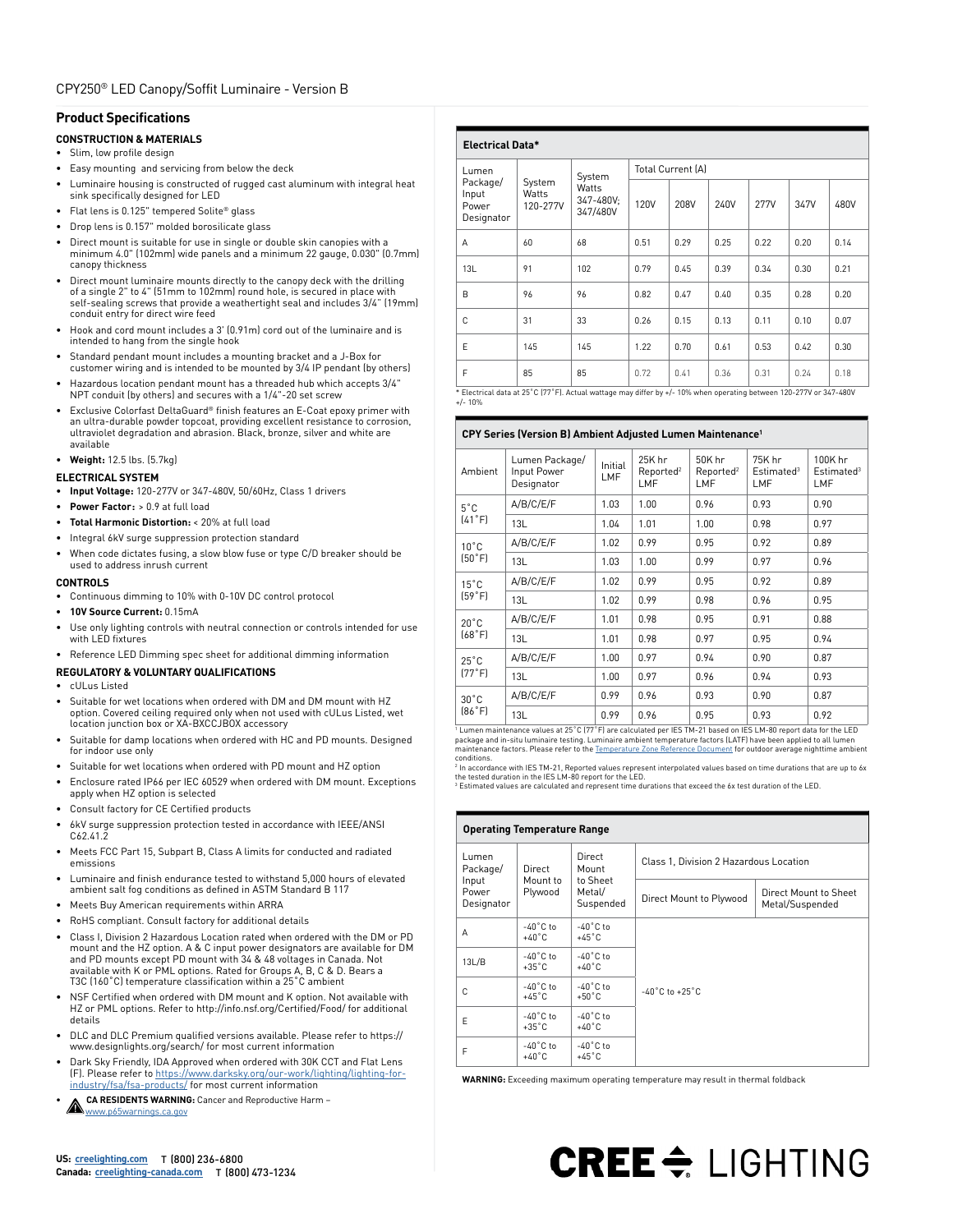#### **Photometry**

All published luminaire photometric testing performed to IES LM-79-08 standards. To obtain an IES file specific to your project consult: [http://creelighting.com/products/outdoor/canopy-and-soffit/cpy-series](https://www.creelighting.com/products/outdoor/canopy-and-soffit/cpy-series)

#### **DROP LENS**





CESTL Test Report #: PL08412-001A CPY250-B-\*\*-D-B-UL-\*\*-57K Initial Delivered Lumens: 12,403

CPY250-B-\*\*-D-B-UL-\*\*-57K Mounting Height: 15' (4.6m) A.F.G. Initial Delivered Lumens: 12,860 Initial FC at grade

| <b>Drop Lens Distribution</b>            |                                             |                                            |                                             |                                            |                                             |                                            |  |  |  |
|------------------------------------------|---------------------------------------------|--------------------------------------------|---------------------------------------------|--------------------------------------------|---------------------------------------------|--------------------------------------------|--|--|--|
| Lumen                                    | 3000K                                       |                                            | 4000K                                       |                                            | 5700K                                       |                                            |  |  |  |
| Package/<br>Input<br>Power<br>Designator | Initial<br>Delivered<br>Lumens <sup>*</sup> | <b>BUG</b><br>Ratings**<br>Per<br>TM-15-11 | Initial<br>Delivered<br>Lumens <sup>*</sup> | <b>BUG</b><br>Ratings**<br>Per<br>TM-15-11 | Initial<br>Delivered<br>Lumens <sup>*</sup> | <b>BUG</b><br>Ratings**<br>Per<br>TM-15-11 |  |  |  |
| Α                                        | 7,250                                       | <b>B3 U2 G1</b>                            | 7,600                                       | <b>B3 U2 G1</b>                            | 7,720                                       | B3 U2 G1                                   |  |  |  |
| 13L                                      | 11,900                                      | <b>B3 U2 G1</b>                            | 12,800                                      | <b>B3 U2 G1</b>                            | 12,825                                      | B3 U2 G1                                   |  |  |  |
| B                                        | 11,850                                      | <b>B3 U2 G1</b>                            | 12,380                                      | B3 U2 G1                                   | 12,860                                      | B3 U2 G1                                   |  |  |  |
| C                                        | 4,210                                       | B2 U2 G1                                   | 4,420                                       | B2 U2 G1                                   | 4,520                                       | B2 U2 G1                                   |  |  |  |
| E                                        | 19,100                                      | B4 U3 G2                                   | 19,600                                      | B4 U3 G2                                   | 20.080                                      | B4 U3 G2                                   |  |  |  |
| F                                        | 11,850                                      | <b>B3 U2 G1</b>                            | 12,380                                      | <b>B3 U2 G1</b>                            | 12,860                                      | B3 U2 G1                                   |  |  |  |

\* Initial delivered lumens at 25˚C (77˚F). Actual production yield may vary between -10 and +10% of initial delivered lumens

\*\* For more information on the IES BUG (Backlight-Uplight-Glare) Rating visit: https://www.ies.org/wp-content/uploads/2017/03/TM-15-11BUGRatingsAddendum.pdf

#### **FLAT LENS**



CESTL Test Report #: PL08165-001C CPY250-B-\*\*-F-B-UL-\*\*-57K Initial Delivered Lumens: 13,040



CPY250-B-\*\*-F-B-UL-\*\*-57K Mounting Height: 15' (4.6m) A.F.G. Initial Delivered Lumens: 12,860 Initial FC at grade

| <b>Flat Lens Distribution</b>            |                                 |                                            |                                 |                                            |                                 |                                            |  |  |  |
|------------------------------------------|---------------------------------|--------------------------------------------|---------------------------------|--------------------------------------------|---------------------------------|--------------------------------------------|--|--|--|
| Lumen                                    | 3000K                           |                                            | 4000K                           |                                            | 5700K                           |                                            |  |  |  |
| Package/<br>Input<br>Power<br>Designator | Initial<br>Delivered<br>Lumens* | <b>BUG</b><br>Ratings**<br>Per<br>TM-15-11 | Initial<br>Delivered<br>Lumens* | <b>BUG</b><br>Ratings**<br>Per<br>TM-15-11 | Initial<br>Delivered<br>Lumens* | <b>BUG</b><br>Ratings**<br>Per<br>TM-15-11 |  |  |  |
| A                                        | 7,250                           | <b>B3 U0 G1</b>                            | 7.600                           | <b>B3 U0 G1</b>                            | 7.720                           | <b>B3 U0 G1</b>                            |  |  |  |
| 13L                                      | 11,900                          | <b>B3 U0 G1</b>                            | 12,800                          | <b>B3 U0 G1</b>                            | 12,825                          | <b>B3 U0 G1</b>                            |  |  |  |
| B                                        | 11,850                          | <b>B3 U0 G1</b>                            | 12,380                          | <b>B3 U0 G1</b>                            | 12.860                          | <b>B3 U0 G1</b>                            |  |  |  |
| C                                        | 4,210                           | <b>B2 U0 G1</b>                            | 4,420                           | <b>B2 U0 G1</b>                            | 4,520                           | B2 U0 G1                                   |  |  |  |
| F                                        | 19,100                          | B4 U0 G1                                   | 19,600                          | B4 U0 G1                                   | 20,080                          | B4 U0 G1                                   |  |  |  |
| F                                        | 11,850                          | <b>B3 U0 G1</b>                            | 12,380                          | <b>B3 U0 G1</b>                            | 12,860                          | <b>B3 U0 G1</b>                            |  |  |  |

\* Initial delivered lumens at 25˚C (77˚F). Actual production yield may vary between -10 and +10% of initial delivered

lumens \*\* For more information on the IES BUG (Backlight-Uplight-Glare) Rating visit: https://www.ies.org/wp-content/uploads/2017/03/TM-15-11BUGRatingsAddendum.pdf